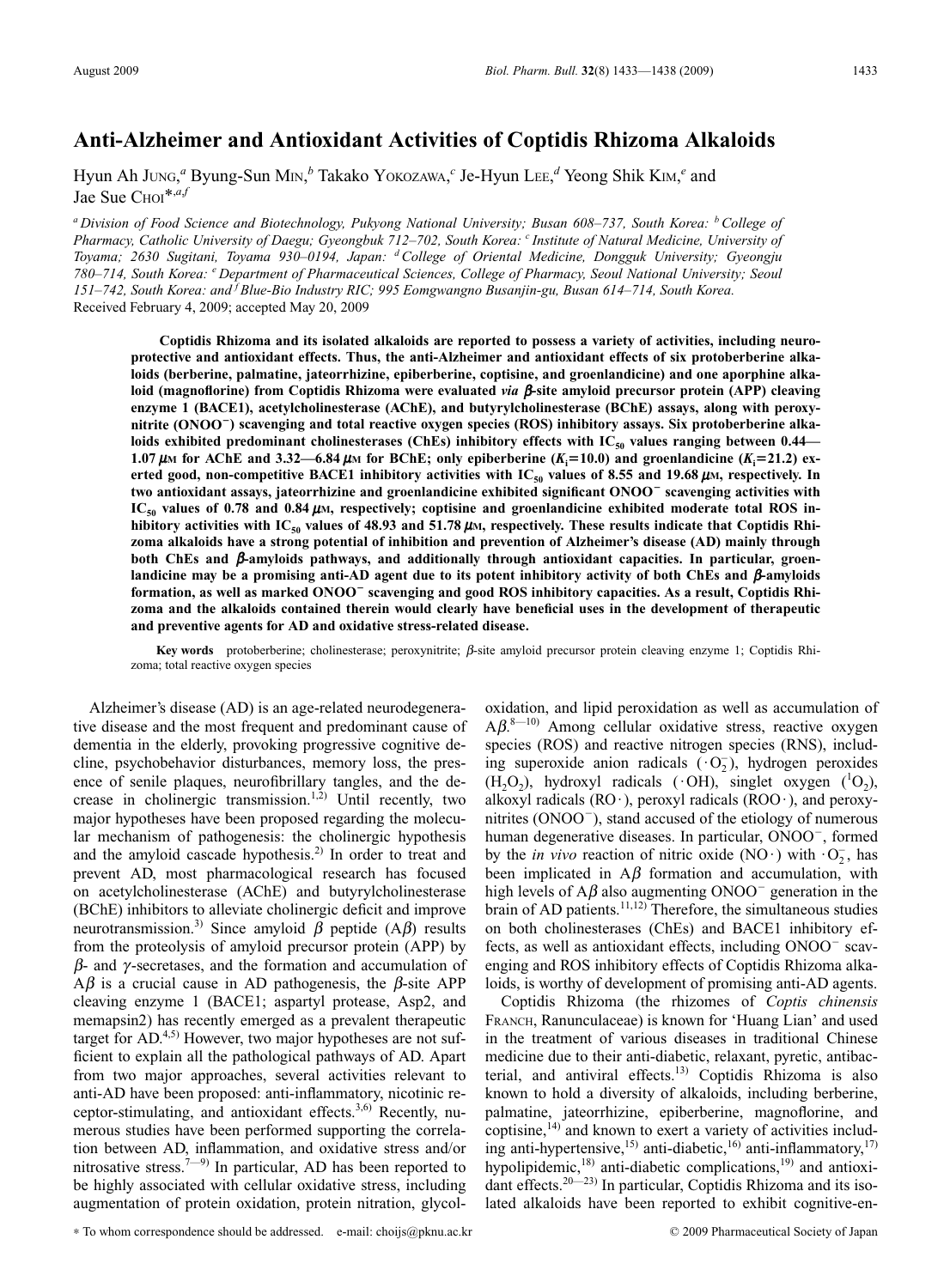hancing,<sup>24)</sup> anti-depressing,<sup>25)</sup> and cholinesterase-inhibitory effects.<sup>26,27)</sup> Although much research has been conducted considering the anti-AD and neuroprotective effects of Coptidis Rhizoma and its alkaloids,<sup>28,29)</sup> the relationship between individual alkaloid structure and anti-AD effects, as well as its relevance to antioxidant effects, remain limited. Furthermore, protoberberine alkaloids with relatively low molecular weight and high lipophilicity are supposed to meet the requirements of promising therapeutic drugs for AD.

Therefore, the objectives of the present work are to evaluate the inhibitory effects of isolated alkaloids from Coptidis Rhizoma in BACE1, AChE, and BChE assays, along with antioxidant effects in the ONOO<sup>-</sup> scavenging and total ROS inhibitory assays.

### MATERIALS AND METHODS

**Chemicals and Reagents** Electric-eel AChE (EC 3.1.1.7), horse-serum BChE (EC 3.1.1.8), acetylthiocholine iodide (ACh), butyrylthiocholine chloride (BCh), 5,5--dithiobis [2-nitrobenzoic acid] (DTNB), eserine, L-penicillamine (L-2-amino-3-mercapto-3-methylbutanoic acid), ethylenediaminetetraacetic acid (EDTA) diethylenetriaminepentaacetic acid (DTPA), and phenylmethylsulfonylfluoride (PMSF) were purchased from Sigma Co. (St. Louis, MO, U.S.A.). BACE1 FRET assay kit ( $\beta$ -Secretase) was purchased from the PanVera Co. (Madison, WI, U.S.A.). 6-Hydroxy-2,5,7,8 tetramethylchroman-2-carboxylic acid (trolox) was purchased from Aldrich Chemical Co. (Milwaukee, WI, U.S.A.). Dihydrorhodamine 123 (DHR 123) and 2',7'-dichlorodihydrofluorescein diacetate (DCFH-DA) were of high quality and were purchased from Molecular Probes (Eugene, OR, U.S.A.), and ONOO<sup>-</sup> from Cayman Chemicals Co. (Ann Arbor, MI, U.S.A.). All chemicals and solvents used in the column chromatography and the assays were of reagent grade, and were purchased from commercial sources.

**Isolation of Alkaloids** Six protoberberine alkaloids (berberine, palmatine, jateorrhizine, epiberberine, coptisine, and groenlandicine) and one aporphine alkaloid (magnoflorine) were isolated from Coptidis Rhizoma, as mentioned previously, $19$  and its chemical structures were elucidated on the basis of spectroscopic evidences and by comparison with published data.<sup>19,30</sup> The chemical structures are shown in Fig. 1.

*In Vitro* **BACE1 Enzyme Assay** The assay was carried out according to the supplied protocol with select modifications. Briefly, a mixture of  $10 \mu l$  of the assay buffer (50 mm sodium acetate, pH 4.5), 10  $\mu$ l of BACE1 (1.0 U/ml), 10  $\mu$ l of the substrate (750 nm Rh-EVNLDAEFK-Quencher in 50 mm, ammonium bicarbonate), and  $10 \mu l$  of the tested samples (final concentration (f.c.) 100  $\mu$ <sub>M</sub>) dissolved in 10% dimethyl sulfoxide (DMSO) was incubated for 60 min at  $25^{\circ}$ C in the dark. The proteolysis of two fluorophores (Rh-EVNL-DAEFK-Quencher) by BACE1 was monitored by the formation of the fluorescent donor (Rh-EVNL), which increases in fluorescence wavelengths at 530—545 nm (excitation) and 570—590 nm (emission), respectively. Fluorescence was measured with a microplate spectrofluorometer (Gemini EM, Molecular Devices, Sunnyvale, CA, U.S.A.). The mixture was irradiated at 545 nm and the emission intensity was recorded at 585 nm. The percent inhibition (%) was obtained by the following equation: % inhibition= $[1-(S_{60}-S_0)/$  $(C_{60} - C_0)$ ]×100, where  $C_{60}$  was the fluorescence of the control (enzyme, buffer, and substrate) after 60 min of incubation,  $C_0$  the initial fluorescence of the control,  $S_{60}$  the fluorescence of the tested samples (enzyme, sample solution, and substrate) after 60 min of incubation, and  $S_0$  the initial fluorescence of the tested samples. To allow for the quenching effect of the samples, the sample solution was added to reaction mixture, and any reduction in fluorescence by the sample was then investigated. The BACE1 inhibitory activity of each sample was expressed in terms of the  $IC_{50}$  value ( $\mu$ M required to inhibit the proteolysis of the BACE1 substrate by 50%), as calculated from the log-dose inhibition curve. Quercetin was used as the positive control.

**Kinetic Parameters of Groenlandicine and Epiberberine in BACE1 Inhibition** In order to determine the inhibition mechanism, BACE1 inhibition at three different concen-

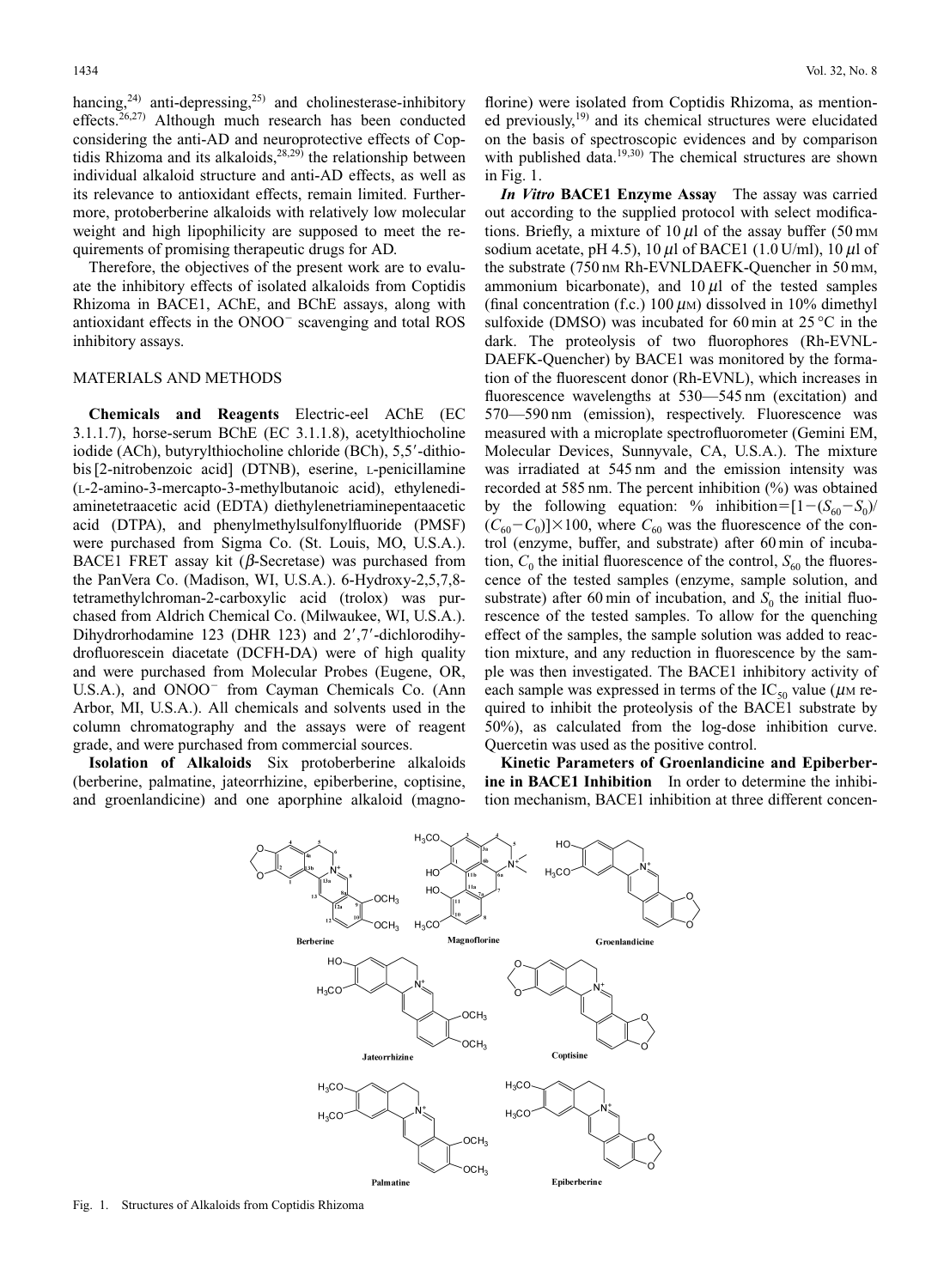trations of two alkaloids  $(2, 4, 10 \,\mu)$  was evaluated by monitoring the effects of different concentrations of the substrates (150, 250, 375 nm), respectively. The reaction mixture consisted of the same, aforementioned BACE1 assay method: a mixture of  $10 \mu l$  of the assay buffer (50 mm sodium acetate, pH 4.5), 10  $\mu$ l of BACE1 (1.0 U/ml), 10  $\mu$ l of the substrate (Rh-EVNLDAEFK-Quencher in 50 mM, ammonium bicarbonate), and  $10 \mu l$  of the tested samples dissolved in 10% DMSO. The inhibition constants  $(K_i)$  were determined by interpretation of the Dixon plot, where the value of the *x*-axis implies  $-K_i$ <sup>31)</sup>

*In Vitro* **ChEs Enzyme Assay** The inhibitory activities of the ChEs were measured using the spectrophotometric method developed by Ellman *et al.*32) ACh and BCh were used as the substrates to assay the inhibitions of AChE and BChE, respectively. The reaction mixture contained:  $140 \mu l$ of sodium phosphate buffer (pH 8.0); 20  $\mu$ l of test sample solution (f.c. 100  $\mu$ M); and 20  $\mu$ l of either AChE or BChE solution, which were mixed and incubated for 15 min at room temperature. All tested samples and the positive control (eserine) were dissolved in 10% DMSO. The reactions were nitrated with the addition of 10  $\mu$ l of DTNB and 10  $\mu$ l of either ACh or BCh, respectively. The hydrolysis of ACh or BCh was monitored by following the formation of the yellow 5 thio-2-nitrobenzoate anion at 412 nm for 15 min, which resulted from the reaction of DTNB with thiocholine, released by the enzymatic hydrolysis of either ACh or BCh, respectively. All reactions were performed in triplicate and recorded in 96-well microplates, using VERSA max (Molecular Devices, Sunnyvale, CA, U.S.A.). Percent inhibition was calculated from  $(1-S/E) \times 100$ , where *E* and *S* were the respective enzyme activities without and with the test sample, respectively. The ChEs inhibitory activity of each sample was expressed in terms of the  $IC_{50}$  value ( $\mu$ M required to inhibit the hydrolysis of the substrate, ACh or BCh by 50%), as calculated from the log-dose inhibition curve.

**ONOO<sup>-</sup> Scavenging Activity** ONOO<sup>-</sup> scavenging was measured using a modified version of the method of Kooy *et al.*33) by monitoring DHR 123 oxidation. DHR 123 (5 mM) in EtOH, which was purged with nitrogen, was stored at  $-80$  °C as a stock solution. This solution was then placed in ice and remained unexposed to light prior to the study. The samples were dissolved in 10% DMSO at a final concentration of 40  $\mu$ M for the compounds. The buffer used consisted of 90 mm sodium chloride, 50 mm sodium phosphate, 5 mm potassium chloride at pH 7.4, and  $100 \mu M$  DTPA, each of which was prepared with high quality deionized water and purged with nitrogen. The final concentration of DHR 123 was  $5 \mu$ M. Five minutes after treating with or without the addition of authentic  $ONOO^{-}$ , the background and final fluorescent intensities of the samples were measured. DHR 123 was oxidized rapidly by the authentic ONOO<sup>-</sup>, and its final fluorescent intensity remained unchanged over time. The fluorescence intensity of the oxidized DHR 123 was measured with a microplate fluorescence reader (FL 500, Bio-Tek Instruments, Winooski, VT, U.S.A.) at the excitation and emission wavelengths of 485 nm and 530 nm, respectively. The results were expressed as the percent inhibition of oxidation of DHR 123 and calculated from the final fluorescence intensity minus background fluorescence. L-Penicillamine was used as the positive control.

**Inhibition on Total ROS Generation** ROS generation was assessed using the ROS-sensitive fluorescence indicator DCFH-DA.<sup>34)</sup> Male Wistar rats weighing  $150-200$  g were sacrificed by decapitation and the kidneys were quickly removed and rinsed in iced cold-buffer [100 mm Tris, 1 mm EDTA, 0.2 mm PMSF,  $1 \mu$ m pepstatin,  $2 \mu$ m leupeptin, 80 mg/l trypsin inhibitor, 20 mm  $\beta$ -glycerophosphate, 20 mm NaF,  $2 \text{ mm}$  sodium orthovanadate (pH 7.4)]. The tissues were immediately frozen in liquid nitrogen and stored at  $-80$  °C. Ten microliters of each test sample (f.c.  $100 \mu$ M, dissolved in 10% DMSO) was added to 190  $\mu$ l of kidney postmitochondrial fraction in a 50 mm potassium phosphate buffer. Then, the mixtures were loaded with 50  $\mu$ l of DCFH-DA (12.5 mm) in a potassium phosphate buffer and shaken for 5 min. Finally, the fluorescence of 2',7'-dichlorodihydrofluorescein (DCF), the oxidation product of DCFH-DA was measured on a microplate fluorescence spectrophotometer (Bio-Tek Instruments, Inc., Winooski, VT, U.S.A.) for 30 min at an excitation wavelength of 485 nm and an emission wavelength of 530 nm. Trolox was used as the positive control.

**Statistics** The Kruskal–Wallis test and the Mann–Whitney *U* test were used to determine the statistical significance of differences between values for various experimental and control groups. Data were expressed as the mean $\pm$ S.E.M. in triplicate.

## RESULTS AND DISCUSSION

To evaluate the potential of the Coptidis Rhizoma alkaloids as anti-AD agents, their ChEs and BACE1 inhibitory activities were measured using the modified method of Ellman *et al.*<sup>32)</sup> and the manufacturer protocol, respectively. As shown in Table 1, six protoberberine alkaloids isolated from Coptidis Rhizoma, including berberine, palmatine, groenlandicine, jateorrhizine, coptisine, and epiberberine, exerted potent AChE inhibitory effects without significant differences in their  $IC_{50}$  values, 0.44, 0.51, 0.54, 0.57, 0.80, and  $1.07 \mu$ M, respectively. In spite of slightly higher AChE inhibitory effects, our present results were consistent with previous reports.27,35,36) Ingkaninan *et al.*35) reported that the AChE inhibitory activity of protoberberine alkaloids is associated with planarity, substitutions on the molecule, and the

Table 1. Anti-ChEs and BACE1 Inhibitory Effects of Coptidis Rhizoma Alkaloids

|                                   | $AChE^{a}$                            | $BChE^{b)}$                           | BACE1 <sup>c</sup>                    |
|-----------------------------------|---------------------------------------|---------------------------------------|---------------------------------------|
|                                   | $IC_{50}(\mu M)$<br>$Mean \pm S.E.M.$ | $IC_{50}(\mu M)$<br>$Mean \pm S.E.M.$ | $IC_{50}(\mu M)$<br>$Mean \pm S.E.M.$ |
| <b>Berberine</b>                  | $0.44 \pm 0.04$                       | $3.44 \pm 0.26$                       | >100                                  |
| Palmatine                         | $0.51 \pm 0.00$                       | $6.84 \pm 0.07$                       | >100                                  |
| Jateorrhizine                     | $0.57 \pm 0.03$                       | $6.34 \pm 0.60$                       | >100                                  |
| Coptisine                         | $0.80 \pm 0.01$                       | $5.81 \pm 0.49$                       | >100                                  |
| Groenlandicine                    | $0.54 \pm 0.01$                       | $3.32 \pm 0.01$                       | $19.68 \pm 1.42$                      |
| Epiberberine                      | $1.07 \pm 0.00$                       | $6.03 \pm 0.06$                       | $8.55 \pm 1.29$                       |
| Magnoflorine                      | >100                                  | $18.14 \pm 3.12$                      | >100                                  |
| Eserine <sup><math>d</math></sup> | $0.02 \pm 0.00$                       | $0.05 \pm 0.02$                       |                                       |
| Ouercetin <sup>e)</sup>           |                                       |                                       | $9.63 \pm 1.54$                       |

 $ac$ ) Final concentrations of test samples were  $100 \mu$ M for test compounds, dissolved in 10% DMSO; 50% inhibition concentrations (IC<sub>50</sub>,  $\mu$ M) are expressed as the mean ± S.E.M. of triple experiments. *d*) Eserine and *e*) queretin were reference compounds in the ChE and BACE1 assays.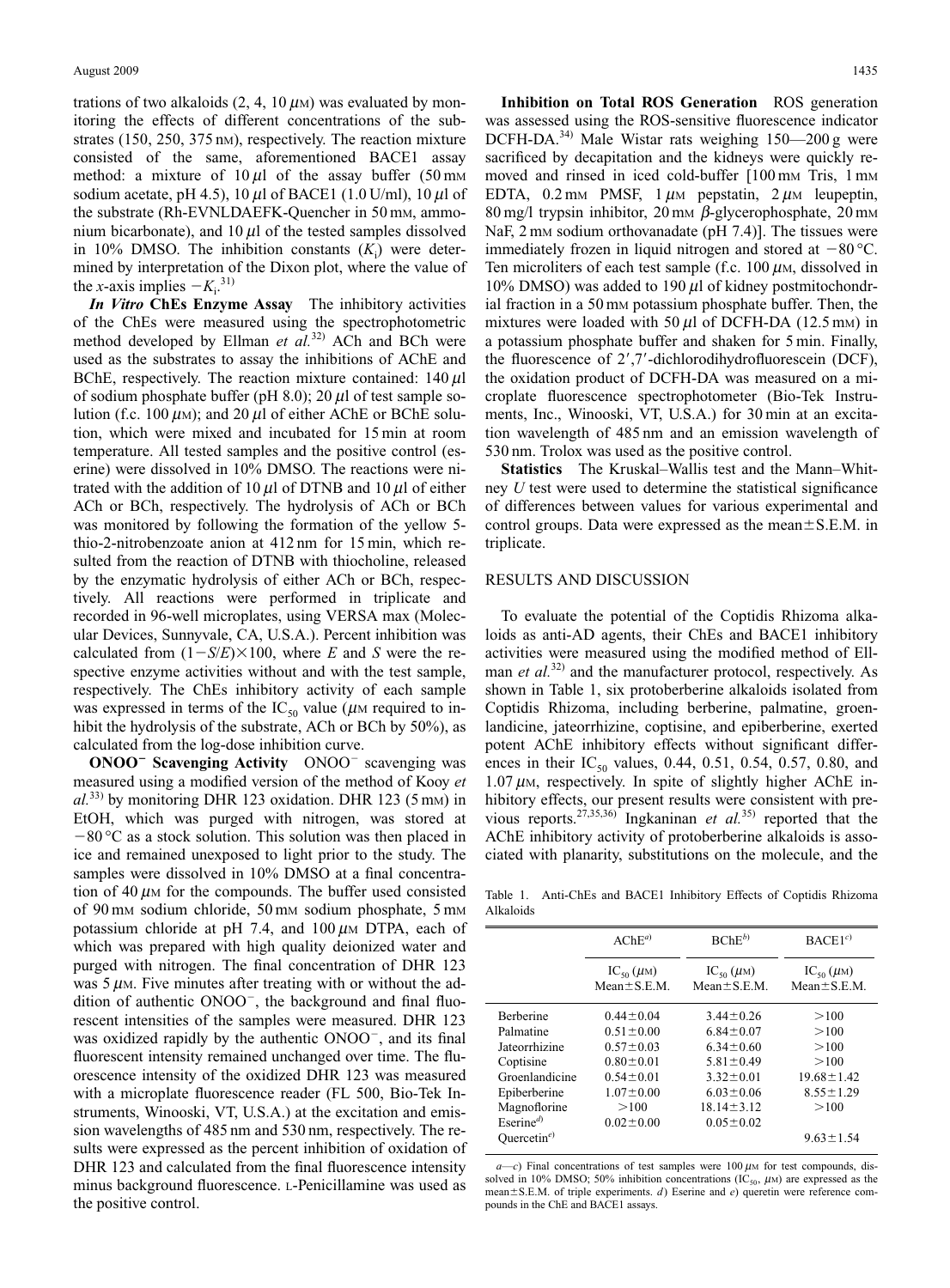positive charge and aromaticity at the nitrogen. Although several studies have been conducted regarding the AChE inhibitory effects of individual Coptidis Rhizoma alkaloids,  $27,35-37$  this is the first work on AChE inhibition of groenlandicine. Groenlandicine, berberine, coptisine, epiberberine, jateorrhizine, and palmatine also exhibited significant BChE inhibitory effects with  $IC_{50}$  values of 3.32, 3.44, 5.81, 6.03, 6.34, and 6.84  $\mu$ M, respectively (Table 1). In this study, groenlandicine and berberine exerted the most effective BChE inhibition, and two-fold stronger than palmatine, jateorrhizine, coptisine, and epiberberine. Our BChE inhibitory studies of the Coptidis Rhizoma alkaloids were inconsistent with previous reports that berberine, palmatine, and coptisine showed weak BChE inhibitory effects.<sup>38,39)</sup> Magnoflorine exhibited marginal to no inhibitory effects within test concentrations in the ChEs assays, corresponding to Adsersen's study where two aporphine alkaloids, bulbocapnine and corydine, showed no inhibitory effects against ChEs.<sup>40)</sup>

Among the test alkaloids, only groenlandicine and epiberberine exhibited good BACE1 inhibition in a dose-dependent manner with IC<sub>50</sub> values at 19.68 and 8.55  $\mu$ M, respectively, as compared with a positive control, quercetin  $(IC_{50} 9.63 \mu M)$ (Fig. 2). Although several of the alkaloids possessed protective effects against A $\beta$ -induced neurotoxicity,<sup>28,29)</sup> the direct BACE1 inhibitory effects of the alkaloids have yet to be evaluated. In order to determine the manner of inhibition, kinetic analyses were investigated at different concentrations of alkaloids and substrate. As shown in Figs. 3 and 4, groenlandicine  $(K_i=21.2)$  and epiberberine  $(K_i=10.0)$  showed non-competitive inhibition with a substrate in the Dixon plots, clearly indicating that the presence of the methylenedioxy group in the D ring was responsible for key contributors to the BACE1 inhibition of protoberberine alkaloids. Considering present results in the ChEs and BACE1 assays, the Coptidis Rhizoma alkaloids have a strong possibility of inhibiting and preventing AD mainly through ChEs rather than  $\Lambda\beta$  pathways. Interestingly, groenlandicine and epiberberine exhibited both significant ChEs and BACE1 inhibition due to the methylenedioxy group in the D ring. This additional activity suggests that the two alkaloids may possess therapeutic advantages over other test alkaloids as ChE inhibitors.

As mentioned above, there has been much growing interest in multifactorial mechanisms other than ChEs and  $A\beta$ pathways, including inflammation and cellular oxidative stress in AD pathogenesis. $3,6$  Thus, protection and inhibition against oxidative stress may play an important role in the development of anti-AD agents. The mechanisms of ONOO and ROS have been relatively well-known in both cellular inflammation and oxidative stress-related neurodegenerative disorders.<sup>1,7)</sup> In particular, ONOO<sup>-</sup>, formed from NO· and  $\cdot$  O<sub>2</sub><sup>-</sup>, is a highly reactive oxidizing and nitrating agent, leading to oxidize cellular components, including proteins, lipids, carbohydrates, and DNA, increased aggregated  $A\beta$ , and stimulated inflammatory response.<sup>7,8)</sup> Since there are no endogenous antioxidant enzymes to scavenge ONOO<sup>-</sup> and a variety of ROS and/or RNS is partly involved in the  $A\beta$ pathway, it might be important to evaluate alkaloids, harboring ONOO<sup>-</sup> scavenging and ROS inhibitory effects, as potential anti-AD candidates. As illustrated in Table 2 and Fig. 5, groenlandicine and jateorrhizine exhibited significant



Fig. 2. Concentration-Dependent Inhibitory Effects of Groenlandicine, Epiberberine, and Quercetin on BACE1

Results are expressed as  $means \pm S.E.M.$  in triplicate.



Fig. 3. Dixon Plots for Inhibition of Epiberberine on BACE1 in the Presence of Different Concentrations of Substrate:  $375 \text{ nm}$  ( $\bullet$ );  $250 \text{ nm}$  ( $\circ$ ); and  $150 \text{ nm}$  ( $\nabla$ )



Fig. 4. Dixon Plots for Inhibition of Groenlandicine on BACE1 in the Presence of Different Concentrations of Substrate:  $375 \text{ nm}$  ( $\bullet$ );  $250 \text{ nm}$  ( $\circ$ ); and  $150 \text{ nm}$  ( $\nabla$ )

 $ONOO^-$  scavenging effects in a dose-dependent manner, with IC<sub>50</sub> values of 0.84 and 0.78  $\mu$ M, respectively, and exerted activity ten-fold stronger than a well known ONOO scavenger, penicillamine, with an IC<sub>50</sub> value of 7.67  $\mu$ M. Coptisine and epiberberine came in second with respect to IC<sub>50</sub> values, 17.73 and 16.83  $\mu$ M, followed by berberine and palmatine with IC<sub>50</sub> values of 23.06 and 28.70  $\mu$ M, respectively. In the total ROS system, only groenlandicine and coptisine exhibited moderate inhibitory effects with respective IC<sub>50</sub> values of 51.78 and 48.93  $\mu$ M (Table 2). Although there are several works concerning antioxidant capacities of magnoflorine,  $20,22,23$  its ONOO<sup>-</sup> scavenging and total ROS in-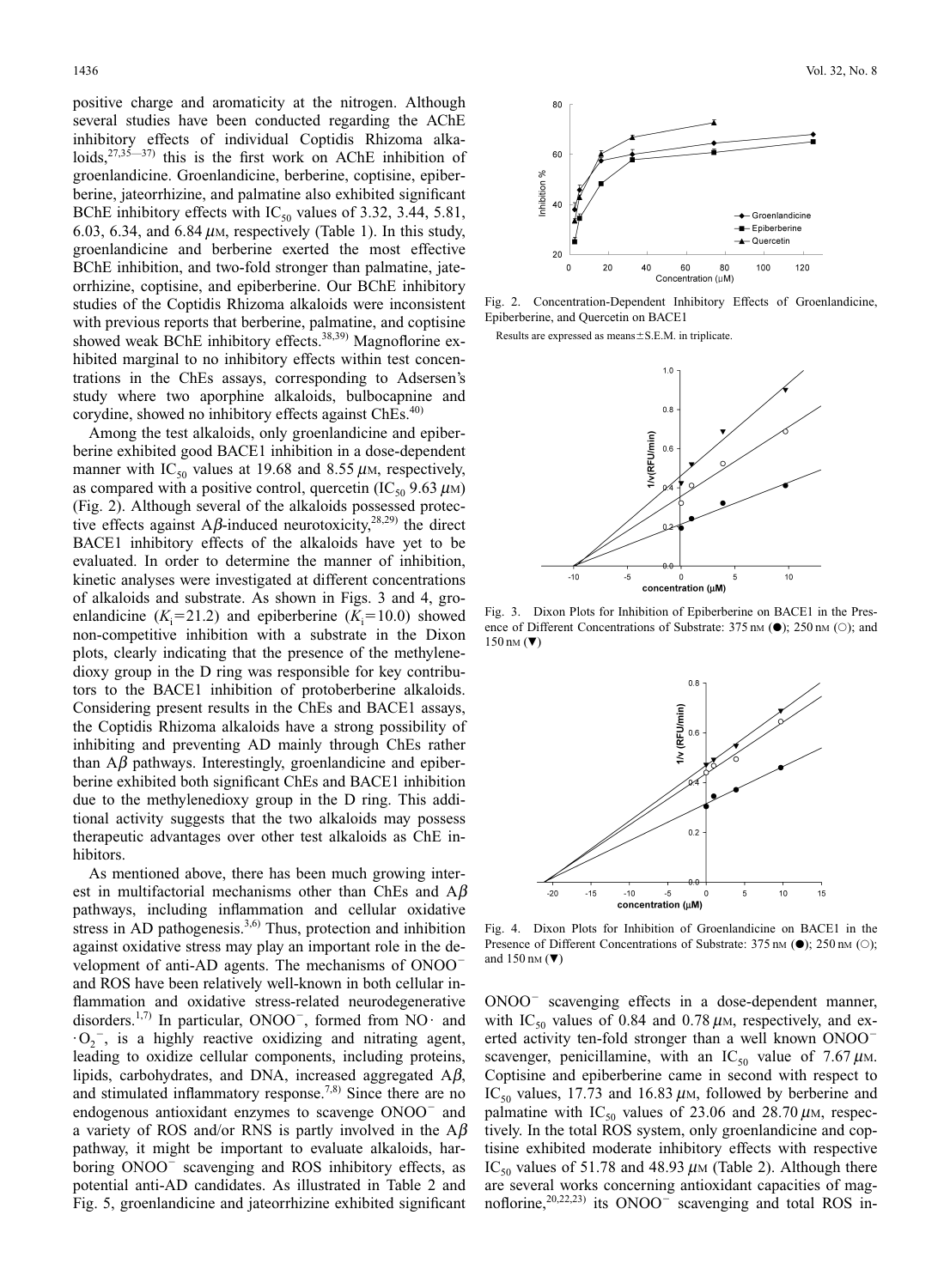Table 2. Scavenging/Inhibitory Effects of Coptidis Rhizoma Alkaloids against Authentic ONOO<sup>-</sup> and Total ROS Generation

|                     | $ONOO^{-a}$                           | Total $ROS^{b)}$                      |
|---------------------|---------------------------------------|---------------------------------------|
|                     | $IC_{50}(\mu M)$<br>$Mean \pm S.E.M.$ | $IC_{50}(\mu M)$<br>$Mean \pm S.E.M.$ |
| <b>Berberine</b>    | $23.06 \pm 0.63$                      | >100                                  |
| Palmatine           | $28.70 \pm 1.20$                      | >100                                  |
| Jateorrhizine       | $0.78 \pm 0.09$                       | >100                                  |
| Coptisine           | $17.73 \pm 1.10$                      | $48.93 \pm 0.71$                      |
| Groenlandicine      | $0.84 \pm 0.01$                       | $51.78 \pm 0.69$                      |
| Epiberberine        | $16.83 \pm 0.78$                      | >100                                  |
| Magnoflorine        | >40                                   | >100                                  |
| Penicillamine $c$ ) | $7.67 \pm 0.67$                       |                                       |
| $Trolox^{d)}$       |                                       | $15.40 \pm 0.16$                      |

*a*) Final concentrations of test samples were  $40 \mu$ M for test compounds, with *b*) final concentrations at 100  $\mu$ m. All were dissolved in 10% DMSO.  $a$ , *b*) The 50% inhibition concentrations (IC<sub>50</sub>,  $\mu$ M) are expressed as the mean $\pm$ S.E.M. of triple experiments. *c*) Penicillamine and *d*) trolox were reference compounds in the ONOO<sup>-</sup> and the total ROS assays.



Fig. 5. Concentration-Dependent Scavenging Effects of Jateorrhizine, Groenlandicine, and Penicillamine on Authentic ONOO Results are expressed as means $\pm$ S.E.M. in triplicate.

hibitory effects did not show within test concentrations. According to a previous study on Coptidis Rhizoma alkaloids, coptisine, palmatine, epiberberine, jateorrhizine, and magnoflorine were protective against ONOO- and 3-morpholinosydnonimine (SIN)-1-induced cellular damage, except for berberine.20) In particular, berberine has been focused upon for its antioxidant activities, including strong radical scavenging, inhibition of lipid peroxidation, LDL oxidation, NO $\cdot$  generation, and chelation of metal ions.<sup>21,41)</sup> In addition, berberine, jateorrhizine, magnoflorine, and palmatine also have strong anti-photooxidative activities due to their basic structures and singlet oxygen quenching activities.<sup>42)</sup> In spite of many antioxidant activities of protoberberines, studies on other minor components from Coptidis Rhizoma and its bioactivities leave much to be explained. To the best of our knowledge, this detailed study herein on the anti-AD and antioxidant effects of groenlandicine and Coptidis Rhizoma alkaloids is the first. Moreover, groenlandicine exerted BACE1 inhibitory and  $ONOO^-$  scavenging/total ROS inhibitory activities prior to the various antioxidant effects of berberine that have been researched extensively.

#### **CONCLUSIONS**

Since berberine and palmatine are major alkaloids in



Fig. 6. Plausible Anti-AD Mechanism of Coptidis Rhizoma Alkaloids

Coptidis Rhizoma and they exhibited potent ChEs inhibitory activities, there is no denying that these two alkaloids might be attributed to over-all anti-AD effects. However, it is interesting that other minor alkaloids, including groenlandicine, epiberberine, coptisine, and jateorrhizine participate in the additional AD-related pathways, such as the BACE1, ROS, and RNS systems.

Considering these results regarding Coptidis Rhizoma alkaloids, groenlandicine could potentially exhibit anti-AD effects through both ChEs and  $A\beta$  pathways and antioxidant capacities to scavenge/inhibit ROS and RNS. This multieffective alkaloid also possess the methylenedioxy group in their D ring as the hydrophobic ring system and have a low molecular weight, which is sufficient for the important structural requirements of an anti-AD agents (Fig. 6). However, the precise and detailed mechanism of groenlandicine and other alkaloids from Coptidis Rhizoma remains to be scrutinized. Consequently, groenlandicine and Coptidis Rhizoma alkaloids would clearly have beneficial uses in the development as therapeutic and/or preventive agents for AD.

**Acknowledgments** This research was supported by a grant (08182KFDA254) from Korea Food & Drug Administration in 2008, the Pukyong National University under the 2009 Post-Doc Program, and Blue-Bio Industry RIC at Dongeui University as a RIC program under Ministry of Knowledge Economy and Busan city. We thank Aging Tissue Bank for providing research resources.

#### REFERENCES

- 1) Scarpini E., Scheltens P., Feldman H., *Lancet Neurol.*, **2**, 539—547  $(2003)$
- 2) Parihar M. S., Hemnani T., *J. Clin. Neurosci.*, **11**, 456—467 (2004).
- 3) Rao A. A., Sridhar G. R., Das U. N., *Med. Hypotheses*, **69**, 1272— 1276 (2007).
- 4) Vassar R., *Adv. Drug Deliv. Rev.*, **54**, 1589—1602 (2002).
- 5) Yan R., Bienkowski M. J., Shuck M. E., Miao H., Tory M. C., Pauley A. M., Brashier J. R., Stratman N. C., Mathews W. R., Buhl A. E., Carter D. B., Tomasselli A. G., Parodi L. A., Heinrikson R. L., Gurney M. E., *Nature* (London), **402**, 533—537 (1999).
- 6) Howes M. J., Perry N. S., Houghton P. J., *Phytother. Res.*, **17**, 1—18 (2003).
- 7) Torreilles F., Salman-Tabcheh S., Guérin M., Torreilles J., *Brain Res.*